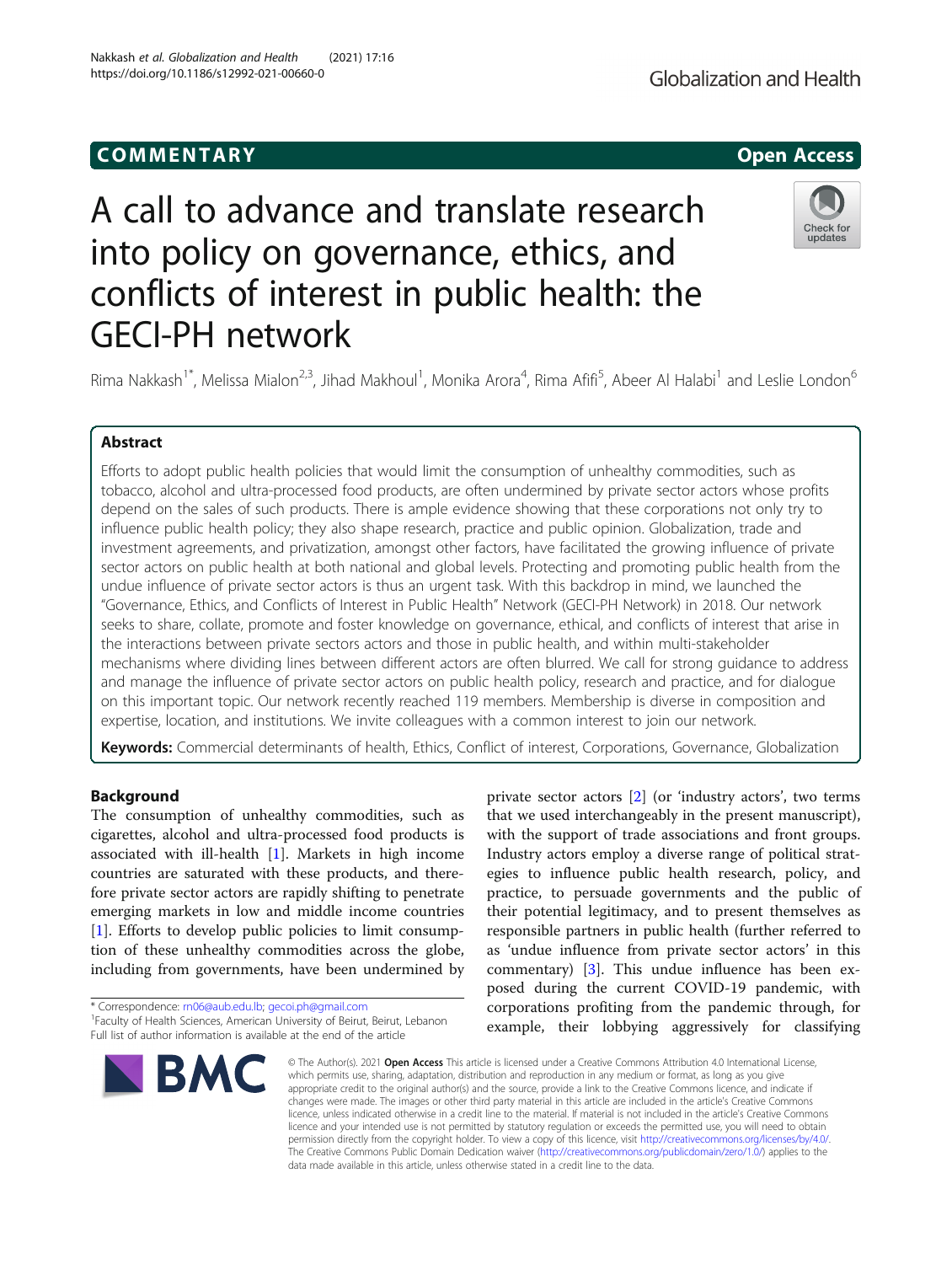unhealthy commodities, such as cigarettes and alcohol, as essential goods, and by projecting themselves as responsible companies by donating personal protective equipment and medical devices to governments under national response to COVID-19 [\[4\]](#page-3-0).

Kickbusch et al. refer to a broader range of "strategies and approaches used by the private sector to promote products and choices that are detrimental to health", as the 'commercial determinants of health' [[5](#page-3-0)]. Kickbusch et al. explain that marketing, lobbying and other undue influence from private sector actors are led by global drivers of ill-health [[5\]](#page-3-0). Undue influence operates at national and global levels, where globalization, trade and investment agreements, and privatization, amongst other neo-liberal policies, have indeed facilitated the growing influence of private sector actors on public health. In turn, private sector actors also shape these global drivers of ill-health, through their participation in platforms like the World Trade Organization and Codex Alimentarius. The United Nations Sustainable Development Goal (UN SDG) 17 is perhaps the best illustration of the increasing ideological pressure to develop public private partnerships as a way of promoting human wellbeing. In the wake of continuing declines in public funding for research and advocacy, many individuals and institutions, including the World Health Organization (WHO), now engage with these private sector actors without any substantive conditions or constraints to avoid undue influence. Within multi-stakeholder mechanisms, dividing lines between different actors are often blurred.

In response, there is a growing counter-response by public health professionals concerned about undue influence from private sector actors, particularly the impact on governance, ethics, and conflicts of interest. These concerns have resulted in the publication of numerous peer-reviewed articles, casebooks, blog posts, reports, and research meetings that have highlighted these issues, and provided evidence of the lack of transparency and appropriate guidance to address and manage undue influence [\[6](#page-3-0)]. The WHO Framework Convention on Tobacco Control is the only international treaty that has been successful in protecting public policies from undue influence from private sector actors, through the implementation of its Article 5.3 on the engagement with the tobacco industry [\[7\]](#page-3-0). Similar approaches have yet to be adopted to protect public health from undue influence from private sector actors in the alcohol, gambling, and ultra-processed food industries, amongst others. Policies to address any undue influence are not only needed at the UN and government levels, but also for academia and civil society organizations.

## Main text

With this global backdrop in mind, a group of public health professionals from around the globe, concerned about the undue influence of private sector actors on public health were invited to a meeting in February 2018 at the Faculty of Health Sciences at the American University of Beirut, Lebanon, funded by the International Development Research Center (IDRC), Canada. There, we discussed our research experiences and knowledge; and we set a research agenda for the protection and promotion of public health policies and practices. The meeting started with the recognition that accepting funds from and engaging with certain private sector actors, such as those that produce and sell unhealthy commodities and their front offices, result in ethical and practical challenges. Towards the end of the meeting, we decided to launch the "Governance, Ethics, and Conflicts of Interest in Public Health" Network (GECI-PH Network). In doing so, we used the medical definition of conflict of interest (COI), also used by the WHO, where a set of conditions in which professional judgment concerning one interest may be unduly influenced by another interest, such as financial benefit [[8\]](#page-3-0). We defined ethics in this context as value-based justification of policies and programs to advance population health, while governance for public health refers to the interactions of state institutions and non-state actors in collectively creating conditions for optimizing population health [[9\]](#page-3-0).

We chose a network as a working mechanism since networks connect researchers that are working in different global regions around a common research agenda, and allows the creation of joint projects while simultaneously allowing for support, mentorship and guidance on individual projects; and sharing of lessons learned in one context to inform another. Networks thus are spider webs of connections for maximum co-learning and co creation opportunities. They can be loose and strong simultaneously, building on assets, expertise, and relationships of each member.

The network has seven objectives: i) sharing knowledge of undue influence from private sector actors in public health research, practice, and policy; ii) documenting the governance, ethical, and COI issues that arise in the interactions between individuals and institutions in public health and those from the private sector; iii) encouraging research into and providing recommendations about best practices in governance and managing of ethical and COI concerns in these interactions; iv) sharing lessons learned and responses related to undue influence from private sector actors on public health at a local, national, regional and global level; v) actively demanding limits on the engagement with industry actors in public health; vi) fostering policy dialogue around this topic; and vii) conducting research that helps set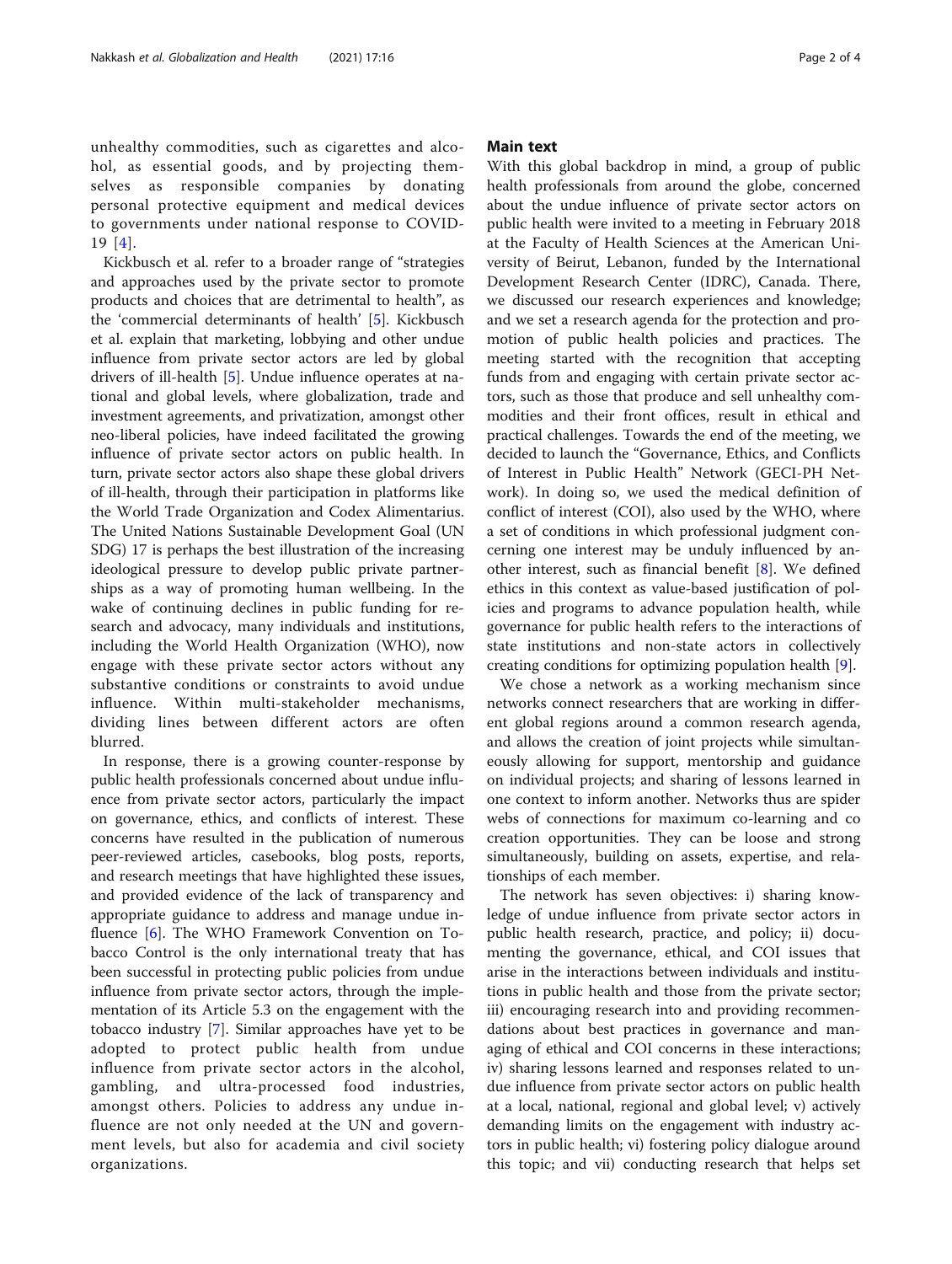priorities on governance, ethics, and conflicts of interest (COI) in public health.

After our first meeting, we undertook a Delphi process amongst our members and their extended network (only including those individuals who had no COI) to identify relevant research gaps and priorities. The Delphi questionnaire included research topics that were identified by participants of the 2018 GECI-PH meeting and from a recent research agenda on transnational corporations and health developed by Baum and Anaf [[10](#page-3-0)]. Baum and Anaf's research agenda focuses on the impact of private sector actors on health and equity; effectiveness of government efforts to address these negative impacts; the role and work of advocates; and regulation of capitalism for a healthier and more equitable private sector [\[10](#page-3-0)]. Principal research gaps identified through our Delphi process related to: i) identifying tactics used by corporations to unduly influence public health policy, research and practice; ii) identifying frameworks, policies, and tools that can be used to support public health to govern effectively and control COI and undue influence from private sector actors; iii) developing communication messages to increase awareness of the ethical and practical challenges associated with COI and undue influence from private sector actors; iv) exploring global trade barriers that impede an agenda of COI management for governments; v) identifying policies to govern and limit conflicts of interest in relation to universities and engagement with corporate actors.

We had a second annual meeting in Beirut in March 2019, attended by 25 members. During that meeting, we discussed the results of the Delphi process and collectively decided to focus on four research gaps, as a network: i) mapping tactics of health-harming industries to unduly influence public health policy, practice and research; ii) policies to limit and manage COI and undue influence from private sector actors in public health; iii) best strategies for strengthening understanding of and capacity to manage COI amongst public health actors; and iv) global trade policies that have enabled undue influence from private sector actors on public health. Further work funded through a Wellcome Trust grant will explore new methodologies for researching the relationship between corporations and public health.

The GECI-PH Network provides a platform for its members to interact, share relevant resources and coordinate research and advocacy efforts. The Network had expanded since its inception and recently reached 119 members. Membership is diverse in composition and expertise (experts on the alcohol, tobacco, food and other industries), location (all continents), and institutions (academia, practitioner, civil society). Our network is accessible through its website ([https://aub.edu.lb/fhs/](https://aub.edu.lb/fhs/Pages/GECI.aspx) [Pages/GECI.aspx](https://aub.edu.lb/fhs/Pages/GECI.aspx)) and Twitter handle (@GECI\_ph), sends regular updates to its members by email and publishes a newsletter twice a year. We organized two panel discussions at the 2018 American Public Health Association and European Public Health Association annual conferences. We organized a World Leadership Dialogue at the 2020 World Congress on Public Health. With support from IDRC, we have funded three research projects led by early career researchers and/or researchers from low and middle income countries, on topics aligned with the objectives of our Network. We have supported members facing undue influence from private sector actors on their institutions by providing support for lobbying and advocacy to prevent such co-option. The Network has also organized a series of webinars on the commercial determinants of health and solutions to address harmful corporate practices, with recordings available on our website.

## Conclusions

The GECI-PH network calls for appropriate guidance to address and manage undue influence from private sector actors on public health policy, research and practice, and aims to foster dialogue on this important topic. We acknowledge the increased research and advocacy actions around these issues by various institutions and individuals. We understand that each may come from slightly different backgrounds or starting points. We are eager to partner with other entities as our success is only in working together. We need to also expand our network beyond health, as private sector actors also influence public policy in other fields covered by the UN SDGs, including education (SDG4), water and sanitation (SDG6), climate (SDG13), peace and justice (SDG16). We strongly believe that our strength will be in our numbers, in our combined expertise and commitments, and in producing and disseminating evidence for decision making.

You could join the GECI-PH Network by sending an email to: [gecoi.ph@gmail.com](mailto:gecoi.ph@gmail.com)

#### Acknowledgements

We would like to acknowledge the members for their contribution to the mission and objectives of the network.

#### Authors' contributions

RN, JM, MA, RA and LL conceptualized the commentary. RN and MM lead its writing. All authors contributed to the writing of the manuscript and read and approved its final version.

#### Funding

The network was initiated with the support of the International Development Research Centre (IDRC), Canada.

#### Availability of data and materials

Not applicable.

Ethics approval and consent to participate Not applicable.